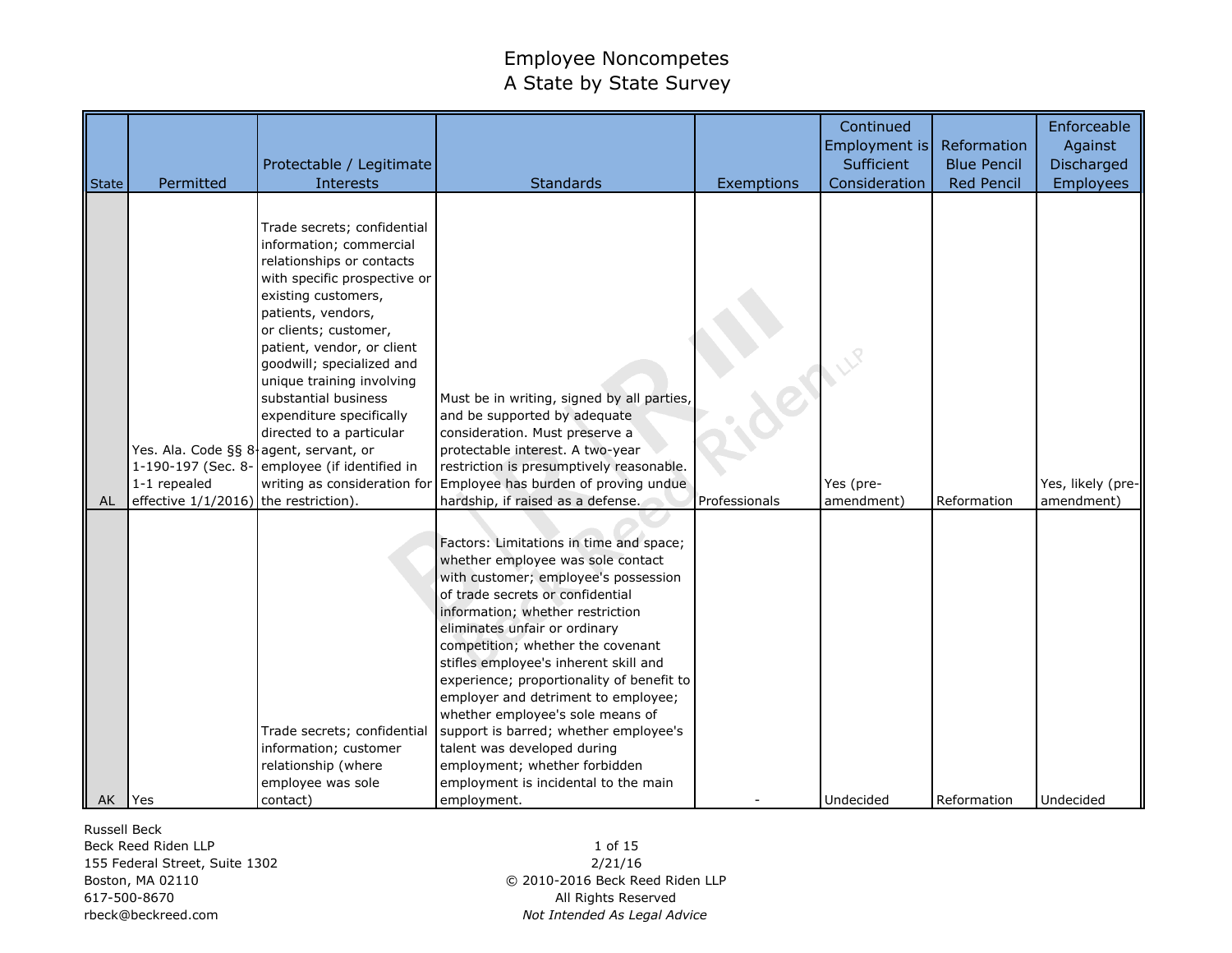|       |                                                                                            | Protectable / Legitimate                                                                                                                                                                                                                                                                                                                                                                                                                                               |                                                                                                                                                                                                                                                                                                                                                                                                                                                                                                                                                                                                                                                                                                                                                                                            |                                                                                            | Continued<br>Employment is<br>Sufficient | Reformation<br><b>Blue Pencil</b> | Enforceable<br>Against<br>Discharged |
|-------|--------------------------------------------------------------------------------------------|------------------------------------------------------------------------------------------------------------------------------------------------------------------------------------------------------------------------------------------------------------------------------------------------------------------------------------------------------------------------------------------------------------------------------------------------------------------------|--------------------------------------------------------------------------------------------------------------------------------------------------------------------------------------------------------------------------------------------------------------------------------------------------------------------------------------------------------------------------------------------------------------------------------------------------------------------------------------------------------------------------------------------------------------------------------------------------------------------------------------------------------------------------------------------------------------------------------------------------------------------------------------------|--------------------------------------------------------------------------------------------|------------------------------------------|-----------------------------------|--------------------------------------|
| State | Permitted                                                                                  | Interests                                                                                                                                                                                                                                                                                                                                                                                                                                                              | <b>Standards</b>                                                                                                                                                                                                                                                                                                                                                                                                                                                                                                                                                                                                                                                                                                                                                                           | Exemptions                                                                                 | Consideration                            | <b>Red Pencil</b>                 | <b>Employees</b>                     |
| AZ    | Yes                                                                                        | Information; Customer<br>Relationships                                                                                                                                                                                                                                                                                                                                                                                                                                 | No broader than necessary to protect<br>the employer's legitimate business<br>Trade Secrets; Confidential interest; not unreasonably restrictive;<br>not contrary to public policy; ancillary<br>to another contract.                                                                                                                                                                                                                                                                                                                                                                                                                                                                                                                                                                      | Broadcasters:<br>maybe Physicians                                                          | <b>Yes</b>                               | <b>Blue Pencil</b>                | Undecided                            |
| AR.   | Yes. Ark. Code 4-<br>70-207 (effictive<br>8/6/2015                                         | Trade secrets; intellectual<br>property; customer lists;<br>goodwill with customers;<br>knowledge of business<br>practices; methods; profit<br>margins; costs; other<br>confidential information<br>(that is confidential,<br>proprietary, and increases<br>in value from not being<br>known by a competitor);<br>training and education;<br>other valuable employer<br>data (if provided to<br>would reasonably seek to<br>protect or safeguard from<br>of fairness). | Limited with respect to time and scope<br>in a manner that is not greater than<br>necessary to defend the protectable<br>business interest of the employer. The<br>lack of a geographic limit does not<br>render the agreement unenforceable,<br>provided that the time and scope limits<br>appropriately limit the restriction.<br>Factors to consider include the nature<br>of the employer's business interest; the<br>geographic scope, including whether a<br>geographic limit is feasible; whether<br>the restriction is limited to specific<br>employee and an employer group of customers or others; and the<br>nature of the employer's business. A<br>two-year restriction is presumptively<br>a competitor in the interest reasonable unless clearly demonstrated<br>otherwise. | - Jenne<br>Various<br>professionals<br>(medical,<br>veterinary, social<br>workers, others) | Yes                                      | Reformation<br>(mandatory)        | Undecided                            |
| CA    | No, except maybe<br>as to trade secrets.<br>Cal. Business &<br>Professions Code §<br>16600 | <b>Trade Secrets</b>                                                                                                                                                                                                                                                                                                                                                                                                                                                   | Uncertain status as to trade secrets.                                                                                                                                                                                                                                                                                                                                                                                                                                                                                                                                                                                                                                                                                                                                                      |                                                                                            |                                          |                                   |                                      |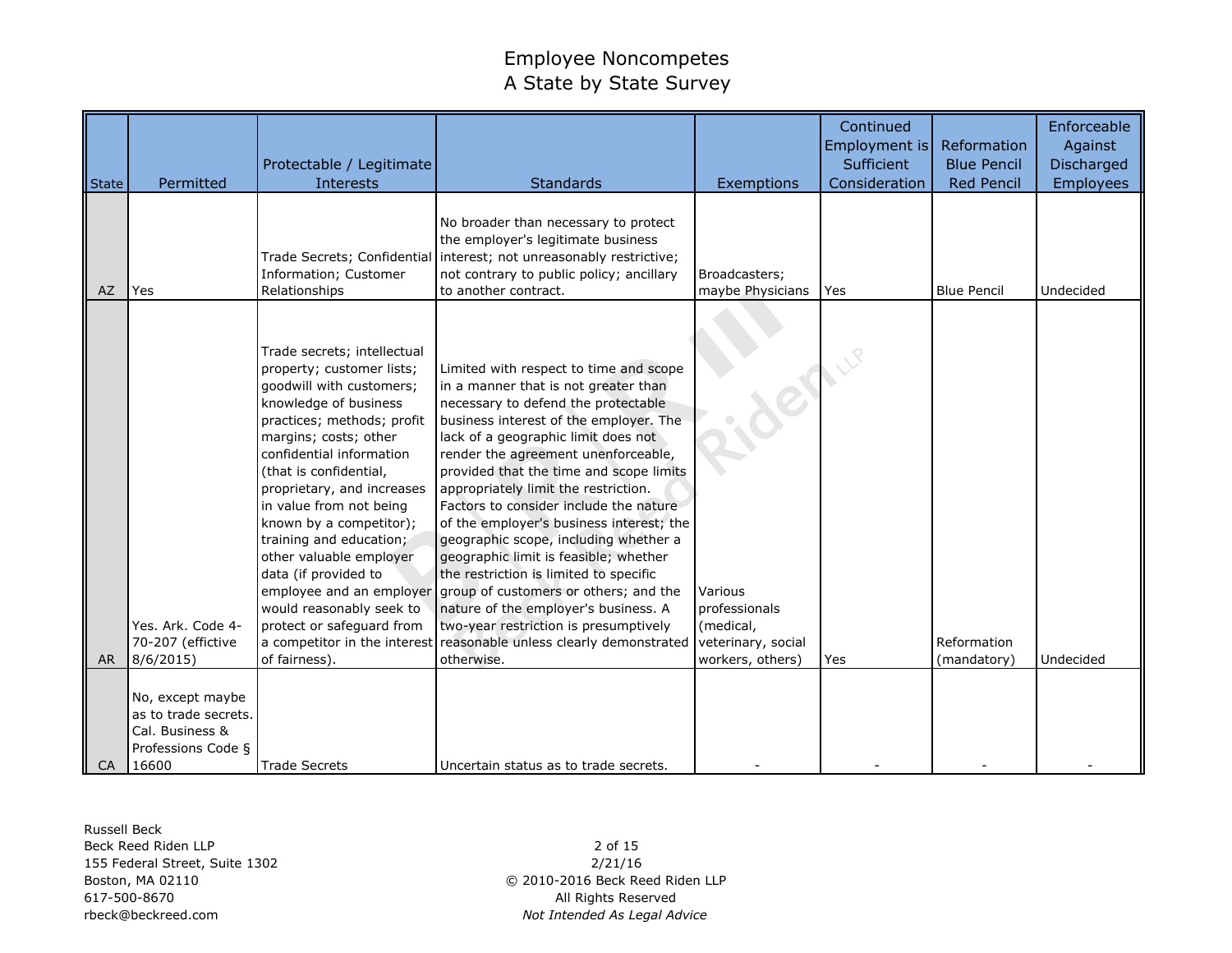|                |                     | Protectable / Legitimate                      |                                                                      |                        | Continued<br>Employment is<br>Sufficient | <b>Reformation</b><br><b>Blue Pencil</b> | Enforceable<br>Against<br>Discharged |
|----------------|---------------------|-----------------------------------------------|----------------------------------------------------------------------|------------------------|------------------------------------------|------------------------------------------|--------------------------------------|
| State          | Permitted           | Interests                                     | <b>Standards</b>                                                     | Exemptions             | Consideration                            | <b>Red Pencil</b>                        | <b>Employees</b>                     |
|                | Yes, as to          |                                               |                                                                      |                        |                                          |                                          |                                      |
|                | executive or        |                                               |                                                                      |                        |                                          |                                          |                                      |
|                | management          |                                               |                                                                      |                        |                                          |                                          |                                      |
|                | employees and       |                                               |                                                                      |                        |                                          |                                          |                                      |
|                | professional staff  |                                               |                                                                      |                        |                                          |                                          |                                      |
|                | or to protect trade |                                               |                                                                      |                        |                                          |                                          |                                      |
|                | secrets or recover  |                                               |                                                                      |                        |                                          |                                          |                                      |
|                | cost of training.   | Trade secrets; recovery of                    |                                                                      | Physicians             |                                          |                                          |                                      |
|                | Colo. Rev. Stat. §  |                                               | training expenses for short-Must fall within statutory exception; be | (damages not           |                                          |                                          |                                      |
| C <sub>O</sub> | $8 - 2 - 113$       | term employees.                               | reasonable; and be narrowly-tailored.                                | barred)                | Yes                                      | Reformation                              | Undecided                            |
|                |                     |                                               | Factors: time; geographic reach;                                     |                        |                                          |                                          |                                      |
|                |                     |                                               | fairness of protection afforded to                                   |                        |                                          |                                          |                                      |
|                |                     | Trade secrets; confidential                   | employer; extent of restraint on                                     |                        |                                          |                                          |                                      |
|                |                     | information; customer                         | employee; extent of interference with                                | Broadcasters;          |                                          |                                          |                                      |
| <b>CT</b>      | Yes                 | relationships.<br>Trade secrets; confidential | public interest.<br>Reasonable in time and geographic                | <b>Security Guards</b> | Yes, likely                              | <b>Blue Pencil</b>                       | Yes                                  |
|                |                     | information; customer                         | reach; protects legitimate economic                                  |                        |                                          |                                          |                                      |
| DE             | Yes                 | relationships.                                | interests; survives balance of equities.                             | Physicians             | Yes                                      | Reformation                              | Yes                                  |
|                |                     |                                               | Reasonable in time and geographic                                    |                        |                                          |                                          |                                      |
|                |                     |                                               | area; necessary to protect legitimate                                |                        | Yes (if                                  |                                          |                                      |
|                |                     | Trade secrets; confidential                   | business interests; promisee's need                                  |                        | employment                               |                                          |                                      |
|                |                     | knowledge; expert                             | outweighs promisor's hardship. [Follows                              |                        | continued for                            |                                          |                                      |
|                |                     | training; fruits of                           | Restatement (Second) of Contracts,                                   |                        | sufficient                               | Reformation or                           |                                      |
| <b>DC</b>      | Yes                 | employment                                    | secs. 186-88.                                                        | <b>Broadcasters</b>    | duration)                                | <b>Blue Pencil</b>                       | <b>No</b>                            |
|                |                     | Trade secrets; confidential                   |                                                                      |                        |                                          |                                          |                                      |
|                |                     | business information;                         |                                                                      |                        |                                          |                                          |                                      |
|                |                     | substantial customer                          | Legitimate business interest;                                        |                        |                                          |                                          |                                      |
|                |                     | relationships and goodwill;                   | reasonably necessary to protect                                      |                        |                                          |                                          |                                      |
|                | Yes. Fla. Stat.     | extraordinary or                              | legitimate business interest. [Rebuttal                              |                        |                                          | Reformation                              |                                      |
| <b>FL</b>      | Ann. § 542.335      | specialized training                          | presumptions exist.]                                                 | Mediators              | Yes                                      | (mandatory)                              | Undecided                            |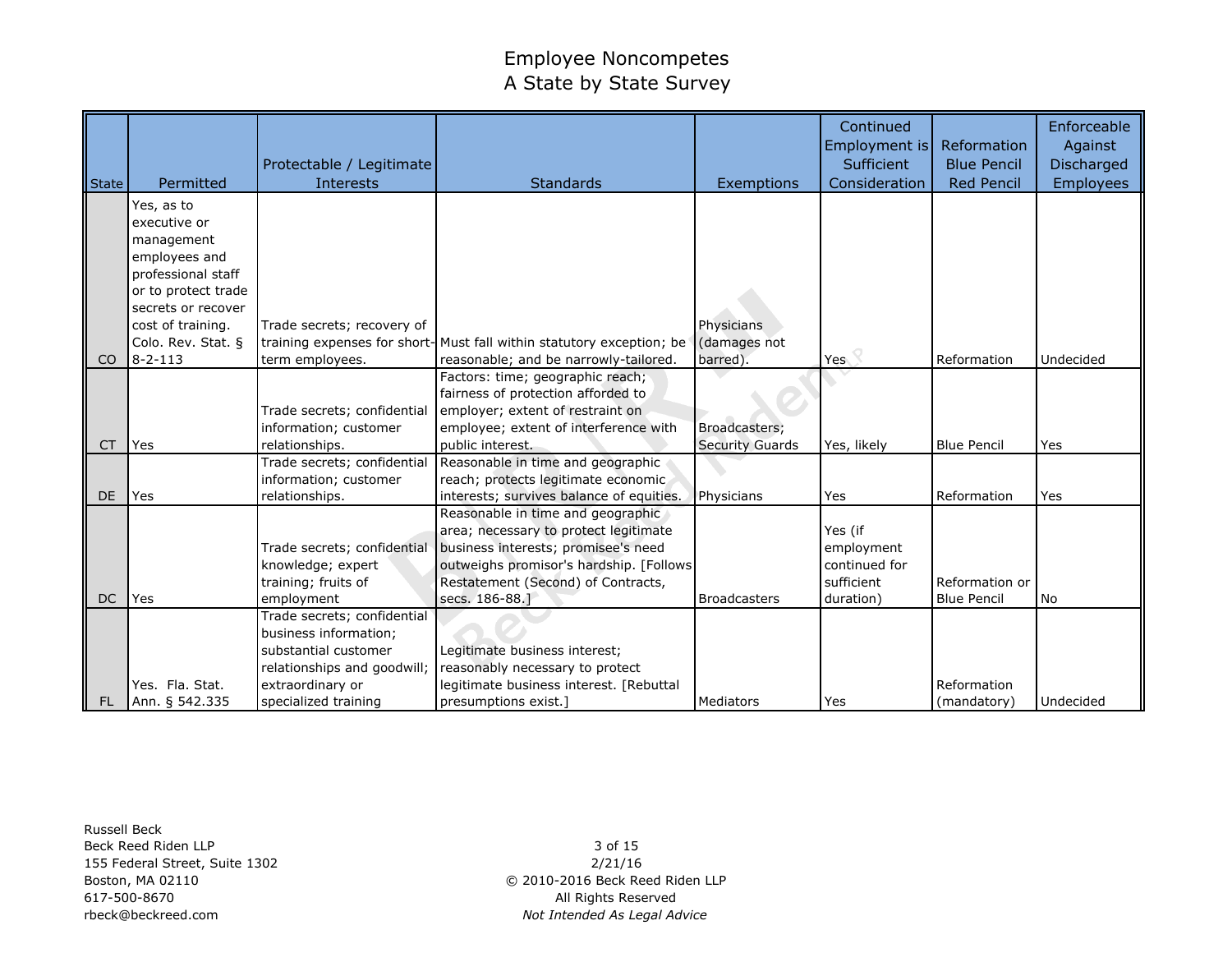| State    | Permitted                                                                                                                                                         | Protectable / Legitimate<br><b>Interests</b>                                                                                                              | <b>Standards</b>                                                                                                                                             | <b>Exemptions</b>                                                         | Continued<br>Employment is<br>Sufficient<br>Consideration | <b>Reformation</b><br><b>Blue Pencil</b><br>Red Pencil | Enforceable<br>Against<br>Discharged<br><b>Employees</b> |
|----------|-------------------------------------------------------------------------------------------------------------------------------------------------------------------|-----------------------------------------------------------------------------------------------------------------------------------------------------------|--------------------------------------------------------------------------------------------------------------------------------------------------------------|---------------------------------------------------------------------------|-----------------------------------------------------------|--------------------------------------------------------|----------------------------------------------------------|
|          | Yes. Ga. Const.,<br>Art. III, Sec. VI,<br>Par. $V(c)$ , as<br>amended. [NOTE:<br>Pre-amendment<br>law was more<br>restrictive and<br>applies to pre-<br>amendment | Proprietary confidential<br>information and<br>relationships; goodwill;<br>economic advantage; time<br>and monetary investment<br>in employee's skill and | Not overbroad in time, space, and<br>scope; interest of individuals in gaining<br>and pursuing a livelihood; commercial<br>concerns in protecting legitimate |                                                                           |                                                           |                                                        | Yes, but it's a<br>factor to be                          |
| GA<br>HI | agreements]<br>Yes. Haw. Rev.<br>Stat. § 480-4.                                                                                                                   | training.<br>Trade secrets; confidential<br>information.                                                                                                  | business interests; public policy.<br>Reasonable in time, space, scope.                                                                                      | Employees in a<br>technology<br>business [effective<br>as of $1/1/2015$ . | Yes $\heartsuit$<br>Yes, likely                           | Reformation<br>Reformation                             | considered.<br>Undecided                                 |

Russell Beck Beck Reed Riden LLP 155 Federal Street, Suite 1302 Boston, MA 02110 617-500-8670 rbeck@beckreed.com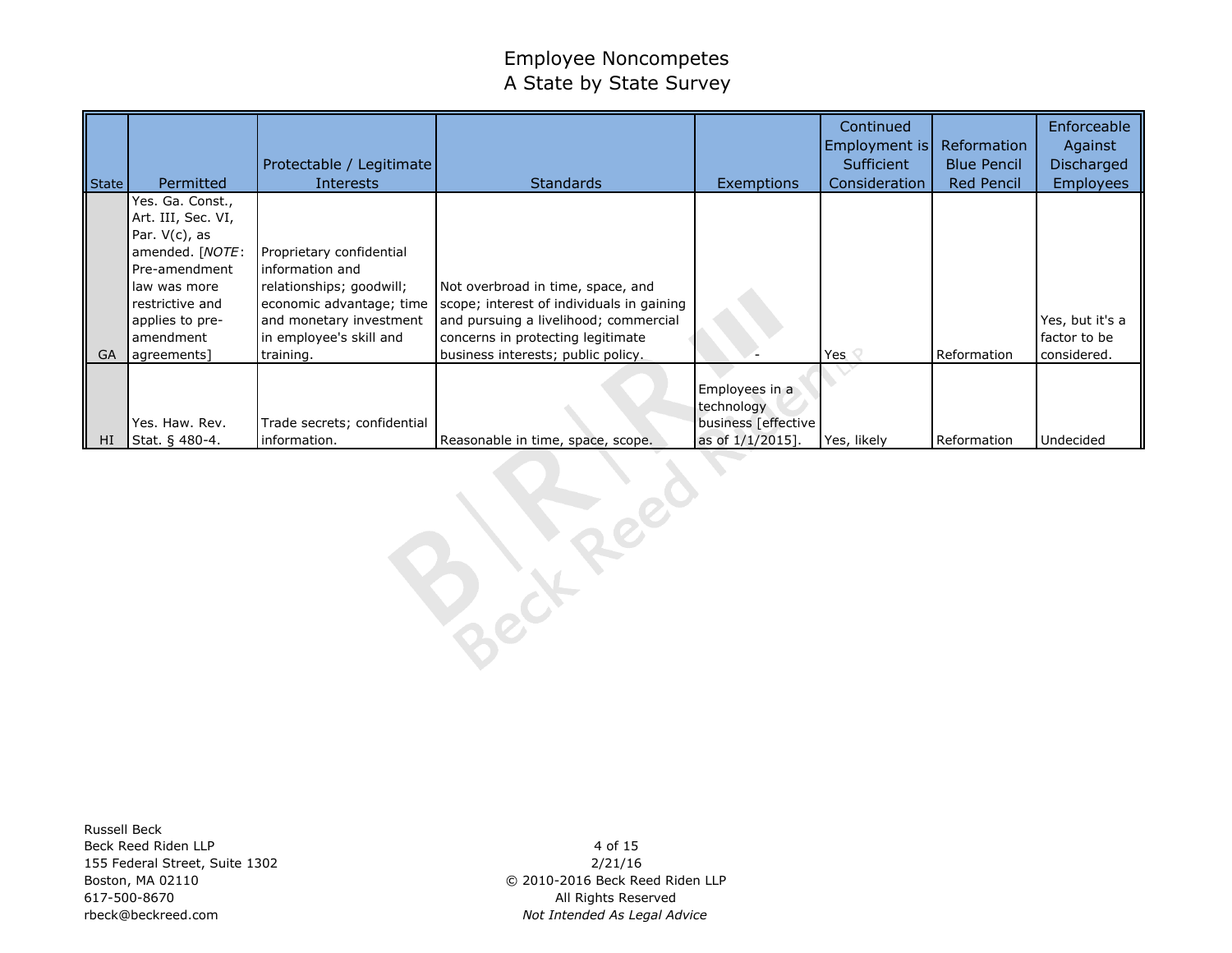| State | Permitted                                                                                   | Protectable / Legitimate<br><b>Interests</b>                                                                                                                                                                                                                                                                            | <b>Standards</b>                                                                                                                                                                                                                                                                                                                                                                                                                                                                                                                                                                                                                                | Exemptions                                                                                                                                                                                                                                                                                                                                                                         | Continued<br>Employment is<br>Sufficient<br>Consideration         | Reformation<br><b>Blue Pencil</b><br><b>Red Pencil</b> | Enforceable<br>Against<br>Discharged<br><b>Employees</b> |
|-------|---------------------------------------------------------------------------------------------|-------------------------------------------------------------------------------------------------------------------------------------------------------------------------------------------------------------------------------------------------------------------------------------------------------------------------|-------------------------------------------------------------------------------------------------------------------------------------------------------------------------------------------------------------------------------------------------------------------------------------------------------------------------------------------------------------------------------------------------------------------------------------------------------------------------------------------------------------------------------------------------------------------------------------------------------------------------------------------------|------------------------------------------------------------------------------------------------------------------------------------------------------------------------------------------------------------------------------------------------------------------------------------------------------------------------------------------------------------------------------------|-------------------------------------------------------------------|--------------------------------------------------------|----------------------------------------------------------|
| ID    | Yes as to "key<br>employees"<br>(defined in<br>statute). Idaho<br>Code §§ 44-2701-<br>2704. | Trade secrets;<br>technologies; intellectual<br>property; business plans;<br>business processes and<br>methods of operation;<br>goodwill; customers;<br>customer lists; customer<br>contacts and referral<br>sources; vendors and<br>vendor contacts; financial<br>and marketing<br>information; potentially<br>others. | Reasonable as to duration, geographical of inside<br>area, type of employment or line of<br>business, and does not impose a<br>greater restraint than is reasonably<br>necessary to protect the employer's<br>legitimate business interests;<br>reasonable as to covenantor,<br>covenantee, and public. Rebuttable<br>presumptions of reasonableness: 18<br>months; geographic area restricted to<br>areas employee provided services or<br>had significant presence or influence;<br>limited to line of business in which<br>employee worked. Presumption that<br>employee is "key employee" if in<br>highest paid 5% employees in<br>company. | Non-"key<br>employees." ("Key<br>employees" are<br>those who have<br>gained a high level<br>knowledge,<br>influence,<br>credibility,<br>notoriety, fame,<br>reputation or<br>public persona as<br>a representative or<br>spokesperson of<br>the employer, and<br>as a result, have<br>the ability to harm<br>or threaten an<br>employer's<br>legitimate<br>business<br>interests). | Yes                                                               | Reformation                                            | Yes                                                      |
| IL.   | Yes                                                                                         | Legitimate business<br>interests are based on the<br>totality of the facts and<br>circumstances of the case.<br>Trade secrets, confidential<br>information, and near<br>permenant business<br>relationships are factors.                                                                                                | Ancillary to a valid employment<br>relationship; no greater than required<br>to protect a legitimate business<br>interest; does not impose undue<br>hardship on the employee; not<br>injurious to the public; and reasonable<br>in time, space, and scope. [May require ]<br>two years of employment before any<br>noncompete can be enforced.]                                                                                                                                                                                                                                                                                                 | Broadcasters;<br>Government<br>Contractors;<br>Physicians                                                                                                                                                                                                                                                                                                                          | Yes (if<br>employment<br>continued for<br>sufficient<br>duration) | Reformation                                            | Yes                                                      |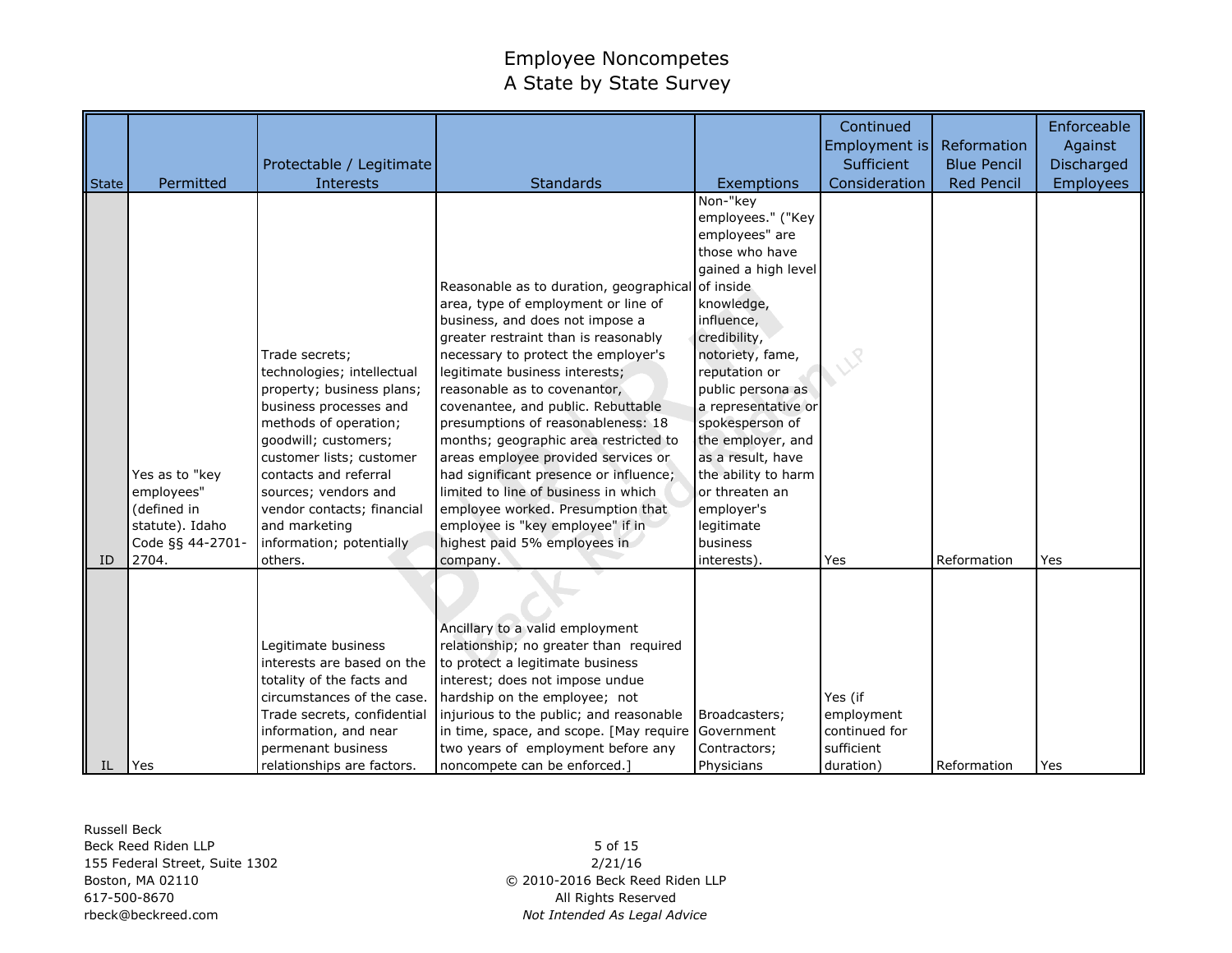|           |                     |                               |                                                                              |                   | Continued<br>Employment is | Reformation        | Enforceable<br>Against |
|-----------|---------------------|-------------------------------|------------------------------------------------------------------------------|-------------------|----------------------------|--------------------|------------------------|
|           |                     | Protectable / Legitimate      |                                                                              |                   | Sufficient                 | <b>Blue Pencil</b> | Discharged             |
| State     | Permitted           | <b>Interests</b>              | <b>Standards</b>                                                             | Exemptions        | Consideration              | <b>Red Pencil</b>  | <b>Employees</b>       |
|           |                     |                               | Clear and specific (not general)<br>restraint must be reasonable in light of |                   |                            |                    |                        |
|           |                     |                               | the legitimate interests to be protected;                                    |                   |                            |                    |                        |
|           |                     |                               | reasonableness is measured by totality                                       |                   |                            |                    |                        |
|           |                     |                               | of interrelationship of the interest, and                                    |                   |                            |                    |                        |
|           |                     | Trade secrets; confidential   | the time, space, and scope of the                                            |                   |                            |                    |                        |
|           |                     | information; goodwill;        | restriction, judged by the needs for the                                     |                   |                            |                    |                        |
|           |                     | special training or           | restriction, the effect on the employee,                                     |                   |                            |                    |                        |
| <b>IN</b> | Yes                 | techniques.                   | and the public interest.                                                     |                   | Yes                        | <b>Blue Pencil</b> | Yes                    |
|           |                     |                               | Whether the restriction is reasonably                                        |                   |                            |                    |                        |
|           |                     |                               | necessary to protect the employer's                                          |                   |                            |                    |                        |
|           |                     |                               | business, unreasonably restrictive (time Franchisees                         |                   |                            |                    | Yes, but it's a        |
|           |                     | Trade secrets; goodwill;      | and space), and prejudicial to the                                           | (where franchisor |                            |                    | factor to be           |
| IA        | Yes                 | specialized training.         | public interest.                                                             | does not renew)   | Yes                        | Reformation        | considered.            |
|           |                     | Trade secrets; confidential   |                                                                              |                   |                            |                    |                        |
|           |                     | business information; loss    |                                                                              |                   |                            |                    |                        |
|           |                     | of clients; goodwill;         |                                                                              |                   |                            |                    |                        |
|           |                     | preserving contact with       |                                                                              |                   |                            |                    |                        |
|           |                     | clients; customer             | Protects a legitimate business interest;                                     |                   |                            |                    |                        |
|           |                     | contracts; referral sources;  | not undue burden on employee; not                                            |                   |                            |                    |                        |
|           |                     | reputation; special           | injurious to public welfare; reasonable                                      | Accountants       |                            |                    |                        |
| <b>KS</b> | Yes.                | training.                     | in time and space.                                                           | (limited)         | Yes                        | Reformation        | Yes                    |
|           |                     | Confidential business         | Reasonable in scope and purpose;                                             |                   |                            |                    |                        |
|           |                     | information; customer         | reasonableness determined by the                                             |                   | No, although               |                    |                        |
|           |                     | lists; competition;           | time, space, and "charter" of the                                            |                   | threatened loss            |                    | Undecided (but         |
|           |                     | employee eaiding;             | restriction; no undue hardship; does                                         |                   | of job might be            |                    | it can be a            |
| <b>KY</b> | Yes.                | investment in training.       | not interfere with public interest                                           |                   | a factor.                  | Reformation        | factor)                |
|           |                     | Trade secrets; financial      |                                                                              | Automobile        |                            |                    |                        |
|           |                     | information; management       | No more than two years; specifies the                                        | Salesman; Real    |                            |                    |                        |
|           |                     | techniques; extensive         | specific geographic reach (by parishes,                                      | Estate Broker's   |                            |                    |                        |
|           |                     | training (if such training is | municipalities, or their respective                                          | Licensees         |                            | Blue Pencil, if    |                        |
|           | Yes. La. Rev. Stat. | unrecouped through            | parts); defines employer's business;                                         | (procedural       |                            | allowed by the     |                        |
| LA I      | Ann. Sec. 23:921    | employee's work).             | strict compliance with statute.                                              | requirements)     | Yes                        | noncompete         | Yes, likely.           |

Russell Beck Beck Reed Riden LLP 155 Federal Street, Suite 1302 Boston, MA 02110 617-500-8670 rbeck@beckreed.com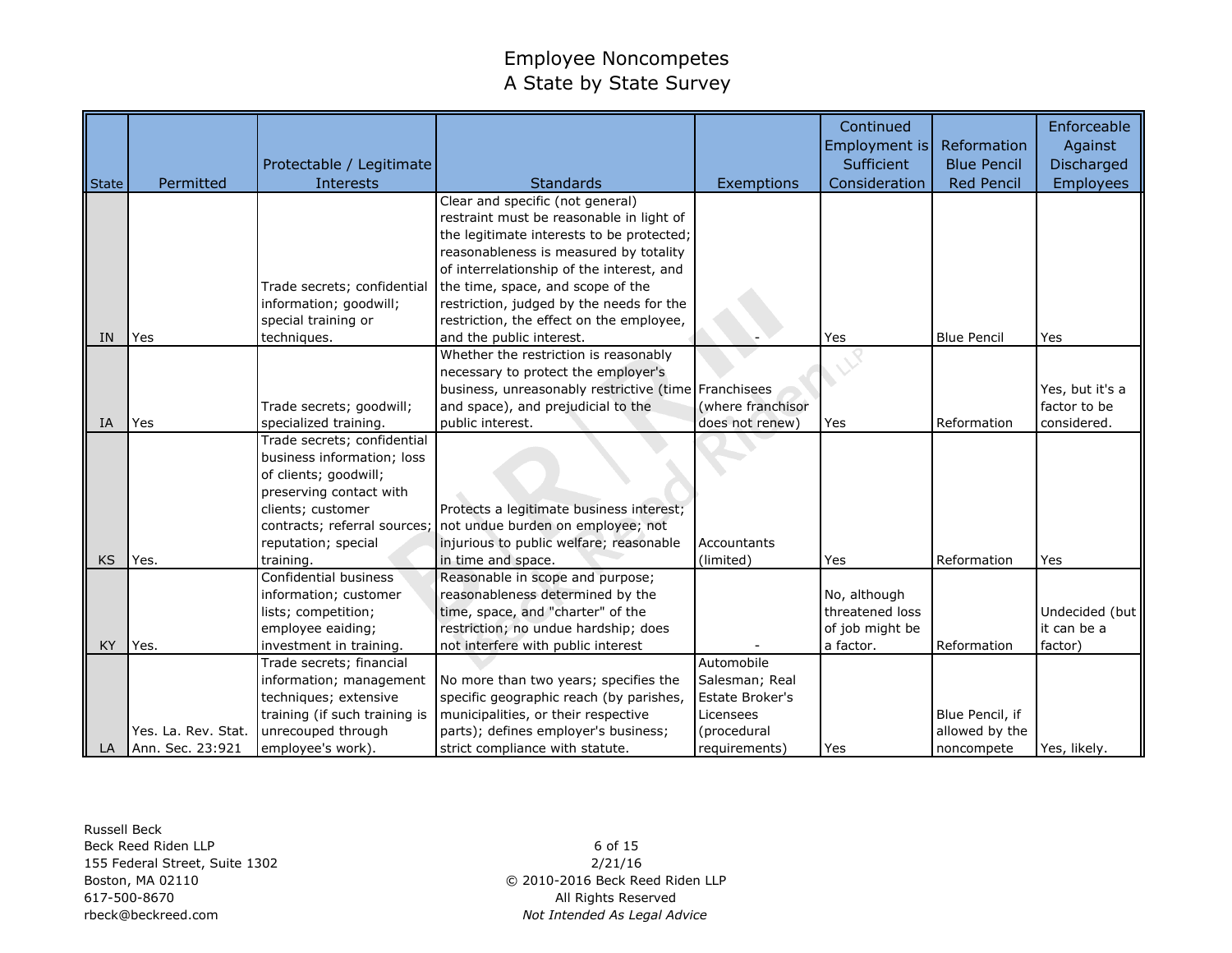|              |                  |                              |                                                            |                | Continued<br>Employment is | Reformation        | Enforceable<br>Against |
|--------------|------------------|------------------------------|------------------------------------------------------------|----------------|----------------------------|--------------------|------------------------|
|              |                  | Protectable / Legitimate     |                                                            |                | Sufficient                 | <b>Blue Pencil</b> | Discharged             |
| <b>State</b> | Permitted        | <b>Interests</b>             | Standards                                                  | Exemptions     | Consideration              | <b>Red Pencil</b>  | <b>Employees</b>       |
|              |                  |                              | No broader than necessary to protect                       |                |                            |                    |                        |
|              |                  |                              | the employer's legitimate business                         |                |                            |                    |                        |
|              |                  |                              | interest; reasonable as to time, space,                    |                |                            |                    |                        |
|              |                  | Trade secrets; confidential  | and interests to be protected; no undue Broadcast Industry |                |                            |                    |                        |
| <b>ME</b>    | Yes              | information; goodwill.       | hardship to employee.                                      | (presumption)  | Yes                        | Reformation        | Yes, likely.           |
|              |                  |                              | Duration and space no wider than                           |                |                            |                    |                        |
|              |                  | Trade secrets; routes;       | reasonably necessary to protect                            |                |                            |                    |                        |
|              |                  | client lists; established    | legitimate interests; no undue hardship                    |                |                            |                    |                        |
|              |                  | customer relationships;      | to employee; not contrary to public                        |                |                            |                    |                        |
| <b>MD</b>    | Yes              | goodwill; unique services.   | policy; ancillary to the employment.                       |                | Yes $\heartsuit$           | <b>Blue Pencil</b> | No, likely.            |
|              |                  |                              | Narrowly tailored to protect legitimate                    | Broadcasters;  |                            |                    |                        |
|              |                  |                              | business interest; limited in time,                        | Physicians;    |                            |                    |                        |
|              |                  |                              | space, and scope; consonant with                           | Nurses; Social |                            |                    |                        |
|              |                  | Trade secrets; confidential  | public policy; harm to employer                            | Workers;       |                            |                    |                        |
| MA           | Yes              | information; goodwill.       | outweighs harm to employee.                                | Psychologists  | Yes                        | Reformation        | Yes                    |
|              |                  |                              | Must have an honest and just purpose                       |                |                            |                    |                        |
|              |                  |                              | and to protect legitimate business                         |                |                            |                    |                        |
|              |                  | Trade cecrets; confidential  | interests; reasonable in time, space,                      |                |                            |                    |                        |
|              | Yes. Mich. Comp. | business information;        | and scope or line of business; not                         |                |                            |                    |                        |
| MI           | Laws § 445.774a. | qoodwill.                    | injurious to the public.                                   |                | Yes                        | Reformation        | Yes                    |
|              |                  | Trade secrets; confidential  | No broader than necessary to protect                       |                |                            |                    |                        |
|              |                  | business information;        | the employer's legitimate business                         |                |                            |                    |                        |
|              |                  | goodwill; prevention of      | interest; does not impose unnecessary                      |                |                            |                    |                        |
| <b>MN</b>    | <b>Yes</b>       | unfair competition.          | hardship on employee.                                      |                | N <sub>o</sub>             | Reformation        | Yes                    |
|              |                  |                              |                                                            |                | Yes (though                |                    |                        |
|              |                  | Trade secrets; confidential  | Reasonableness and specificity of                          |                | questioned if              |                    |                        |
|              |                  | business information;        | restriction, primarily, in time and                        |                | employee                   |                    |                        |
|              |                  | goodwill; ability to succeed | space; hardship to employer and                            |                | terminated                 |                    |                        |
| <b>MS</b>    | Yes              | in a competitive market.     | employee; public interest.                                 |                | shortly after)             | Reformation        | Yes                    |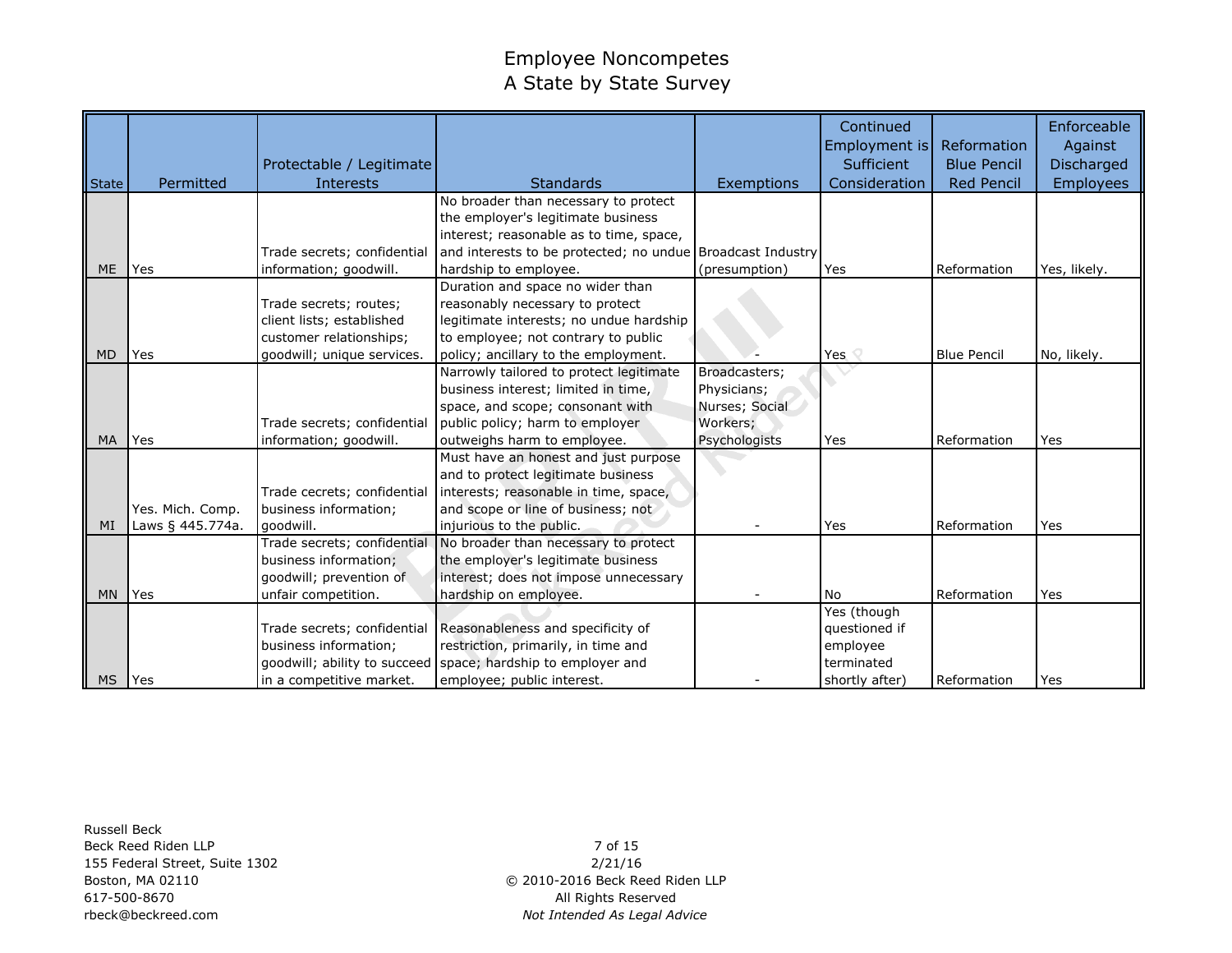|              |                   |                             |                                                      |                   | Continued<br>Employment is | Reformation        | Enforceable<br>Against |
|--------------|-------------------|-----------------------------|------------------------------------------------------|-------------------|----------------------------|--------------------|------------------------|
|              |                   | Protectable / Legitimate    |                                                      |                   | Sufficient                 | <b>Blue Pencil</b> | <b>Discharged</b>      |
| <b>State</b> | Permitted         | <b>Interests</b>            | <b>Standards</b>                                     | Exemptions        | Consideration              | <b>Red Pencil</b>  | <b>Employees</b>       |
|              |                   |                             | Reasonably necessary to protect                      |                   |                            |                    |                        |
|              |                   | Trade secrets; confidential | legitimate interests; reasonable in time             |                   |                            |                    |                        |
|              |                   | business information;       | and space; not an unreasonable                       |                   |                            |                    |                        |
|              |                   | customer or supplier        | restraint on employee; purpose served;               |                   |                            |                    |                        |
|              |                   | relationships, goodwill, or | situation of the parties; limits of the              |                   |                            |                    |                        |
|              |                   | loyalty; gustomer lists;    | restraint; specialization of the business.           |                   |                            |                    |                        |
|              | Yes. 28 Mo. Stat. | protection from unfair      | [Absence of legitimate business interest Secretaries |                   |                            |                    |                        |
|              | Ann. § 431.202    | competition; stability in   | impacts duration, which can be no                    | (limited); Clerks |                            |                    |                        |
| <b>MO</b>    | (related)         | the workforce.              | more than one year.]                                 | (limited)         | Yes, generally             | Reformation        | Yes                    |
|              |                   | Trade secrets; proprietary  | Necessary to protect a legitimate                    |                   |                            |                    |                        |
|              |                   | information that would      | business interest; reasonable in time or             |                   |                            |                    |                        |
|              |                   | provide an employee with    | space; reasonable protection for                     |                   |                            |                    |                        |
|              |                   | an unfair advantage;        | employer; does not impose                            |                   |                            |                    |                        |
|              | Yes. Mont. Code   | goodwill; customer          | unreasonable burden on the employee                  |                   |                            | Blue Pencil,       |                        |
| <b>MT</b>    | Ann. §§ 28-703-05 | relationships.              | or public.                                           |                   | No.                        | likely             | No                     |
|              |                   |                             | Reasonably necessary to protect                      |                   |                            |                    |                        |
|              |                   |                             | legitimate interests; not unduly harsh               |                   |                            |                    |                        |
|              |                   |                             | or oppressive to employee; not                       |                   |                            |                    |                        |
|              |                   |                             | injurious to the public. Considerations              |                   |                            |                    |                        |
|              |                   |                             | include: inequality in bargaining power;             |                   |                            |                    |                        |
|              |                   |                             | risk of loss of customers; extent of                 |                   |                            |                    |                        |
|              |                   |                             | participation in securing and retaining              |                   |                            |                    |                        |
|              |                   |                             | customers; good faith of employer;                   |                   |                            |                    |                        |
|              |                   |                             | employee's job, training, health,                    |                   |                            |                    |                        |
|              |                   |                             | education, and family needs; current                 |                   |                            |                    |                        |
|              |                   |                             | employment conditions; need for                      |                   |                            |                    |                        |
|              |                   |                             | employee to change his calling or                    |                   |                            |                    |                        |
|              |                   | Trade secrets; confidential | residence; relation of restriction to                |                   |                            |                    |                        |
| <b>NE</b>    | Yes               | information; goodwill.      | legitimate interest being protected.                 |                   | Yes, likely                | Red Pencil         | Undecided              |
|              |                   |                             | Not greater than reasonably necessary                |                   |                            |                    |                        |
|              |                   |                             | to protect the business and goodwill of              |                   |                            |                    |                        |
|              |                   |                             | the employer; no undue hardship on                   |                   |                            |                    |                        |
|              | Yes. Nev. Rev.    |                             | employee. Time and space are                         |                   |                            |                    |                        |
| <b>NV</b>    | Stat. § 613.200   | Trade secrets; goodwill.    | considerations for reasonableness.                   |                   | Yes                        | Reformation        | Undecided              |

Russell Beck Beck Reed Riden LLP 155 Federal Street, Suite 1302 Boston, MA 02110 617-500-8670 rbeck@beckreed.com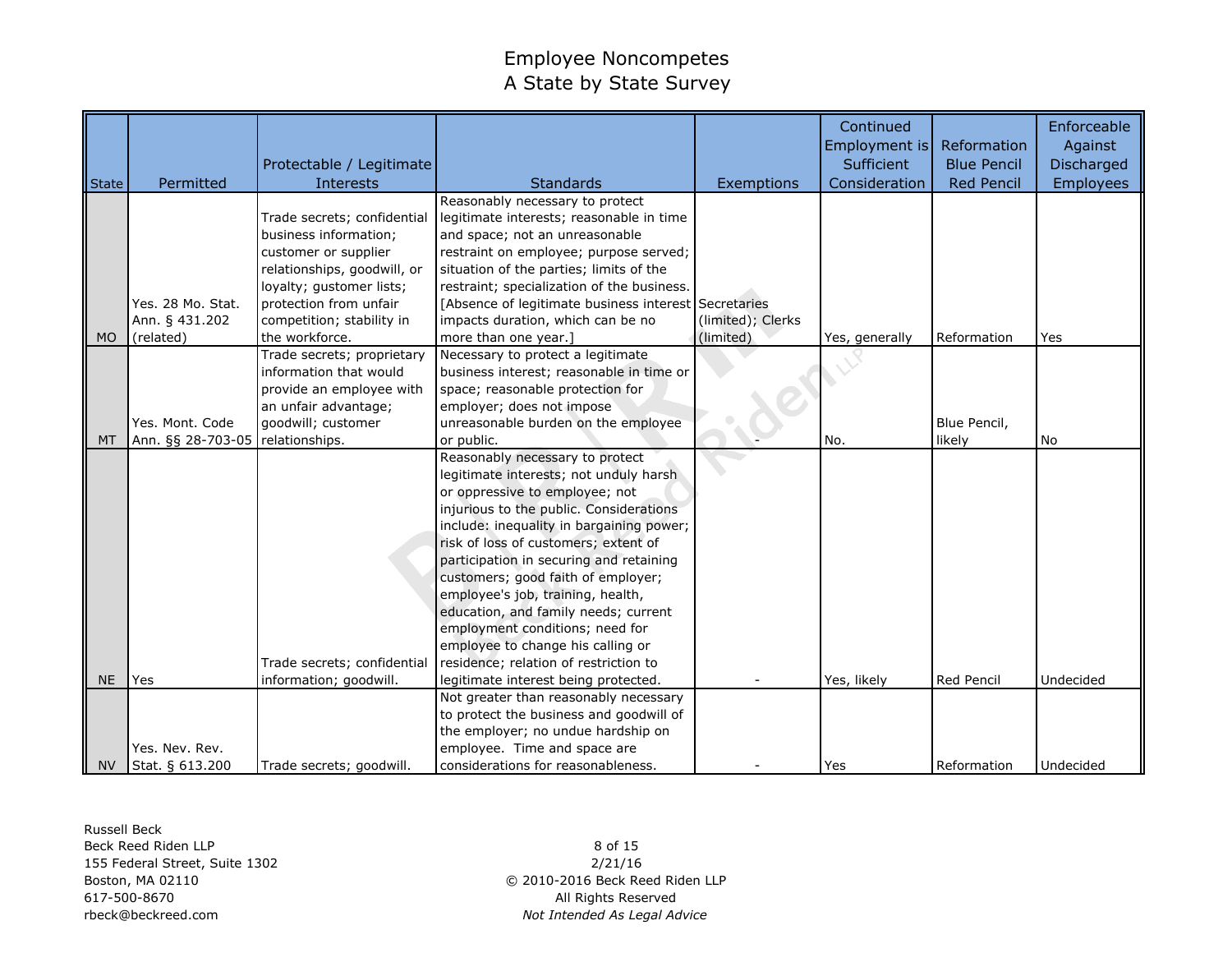|           |                    | Protectable / Legitimate                             |                                                                                                                                                                  |                                       | Continued<br>Employment is<br>Sufficient | Reformation<br><b>Blue Pencil</b> | Enforceable<br>Against<br>Discharged |
|-----------|--------------------|------------------------------------------------------|------------------------------------------------------------------------------------------------------------------------------------------------------------------|---------------------------------------|------------------------------------------|-----------------------------------|--------------------------------------|
| State     | Permitted          | <b>Interests</b>                                     | <b>Standards</b>                                                                                                                                                 | Exemptions                            | Consideration                            | <b>Red Pencil</b>                 | <b>Employees</b>                     |
|           |                    | Trade secrets; confidential<br>business information; | Not greater than necessary to protect<br>the employer's legitimate business<br>interests; no undue or disproportionate<br>hardship to employee; not injurious to |                                       |                                          |                                   |                                      |
|           |                    | goodwill; employee's                                 | public interest; new employees must be                                                                                                                           |                                       |                                          |                                   |                                      |
|           |                    | special influence over the                           | given a copy of the noncompete prior to                                                                                                                          |                                       |                                          |                                   |                                      |
| <b>NH</b> | Yes. RSA 275:70    | employer's customers.<br>Trade secrets; confidential | acceptance of offer for employment.                                                                                                                              |                                       | Yes                                      | Reformation                       | Undecided                            |
|           |                    | business information;                                |                                                                                                                                                                  |                                       |                                          |                                   |                                      |
|           |                    | goodwill in existing                                 |                                                                                                                                                                  |                                       |                                          |                                   |                                      |
|           |                    | customers; preventing                                |                                                                                                                                                                  |                                       |                                          |                                   |                                      |
|           |                    | employee from working                                | Protects a legitimate business interest;                                                                                                                         |                                       |                                          |                                   |                                      |
|           |                    | with customer at lower                               | not undue burden on employee; not                                                                                                                                |                                       |                                          |                                   | Yes, but it's a                      |
|           |                    | cost than working through                            | injurious to the public; not overbroad in In-House Counsel;                                                                                                      |                                       |                                          |                                   | factor to be                         |
| NJ        | Yes                | employer.                                            | time, space, and scope.                                                                                                                                          | Psychologists.                        | Yes                                      | Reformation                       | considered.                          |
|           |                    |                                                      |                                                                                                                                                                  | Healthcare                            |                                          |                                   |                                      |
|           |                    |                                                      |                                                                                                                                                                  | practitioners to the                  |                                          |                                   |                                      |
|           |                    |                                                      |                                                                                                                                                                  | extent they are<br>providing clinical |                                          |                                   |                                      |
|           |                    |                                                      |                                                                                                                                                                  | health care                           |                                          |                                   |                                      |
|           |                    |                                                      |                                                                                                                                                                  | services.                             |                                          |                                   |                                      |
|           |                    |                                                      |                                                                                                                                                                  | [Exemption has                        |                                          |                                   |                                      |
|           | Yes [N. M. S. A.   | Maintaining workforce;                               |                                                                                                                                                                  | limits and is                         |                                          |                                   |                                      |
|           | 1978, §§ 24-1I-1-5 | limitation of competition                            | Reasonable as applied to the employer,                                                                                                                           | effective only to                     |                                          |                                   |                                      |
|           | (creates health    | (but not to stifle                                   | employee, and public; not great                                                                                                                                  | agreements from                       |                                          |                                   |                                      |
|           | care practitioner  | competition); customer                               | hardship to employee in exchange for                                                                                                                             | 7/1/2015 and                          |                                          |                                   |                                      |
| <b>NM</b> | exemption only)]   | relationships.                                       | small benefits to employer.                                                                                                                                      | after.]                               | Yes, likely                              | Undecided                         | Undecided                            |
|           |                    | Trade secrets; confidential                          | Reasonable in time and space, and no                                                                                                                             |                                       |                                          |                                   |                                      |
|           |                    | information; goodwill; on-                           | greater than is required for the                                                                                                                                 |                                       |                                          |                                   |                                      |
|           |                    | air persona of                                       | protection of the legitimate interest of<br>the employer; does not impose undue                                                                                  |                                       |                                          |                                   |                                      |
|           |                    | broadcasters; employee's<br>unique or extraordinary  | hardship on the employee; not injurious                                                                                                                          |                                       |                                          |                                   | Yes, with                            |
| <b>NY</b> | Yes                | services.                                            | to the public.                                                                                                                                                   |                                       | Yes                                      | Reformation                       | exceptions.                          |

Russell Beck Beck Reed Riden LLP 155 Federal Street, Suite 1302 Boston, MA 02110 617-500-8670 rbeck@beckreed.com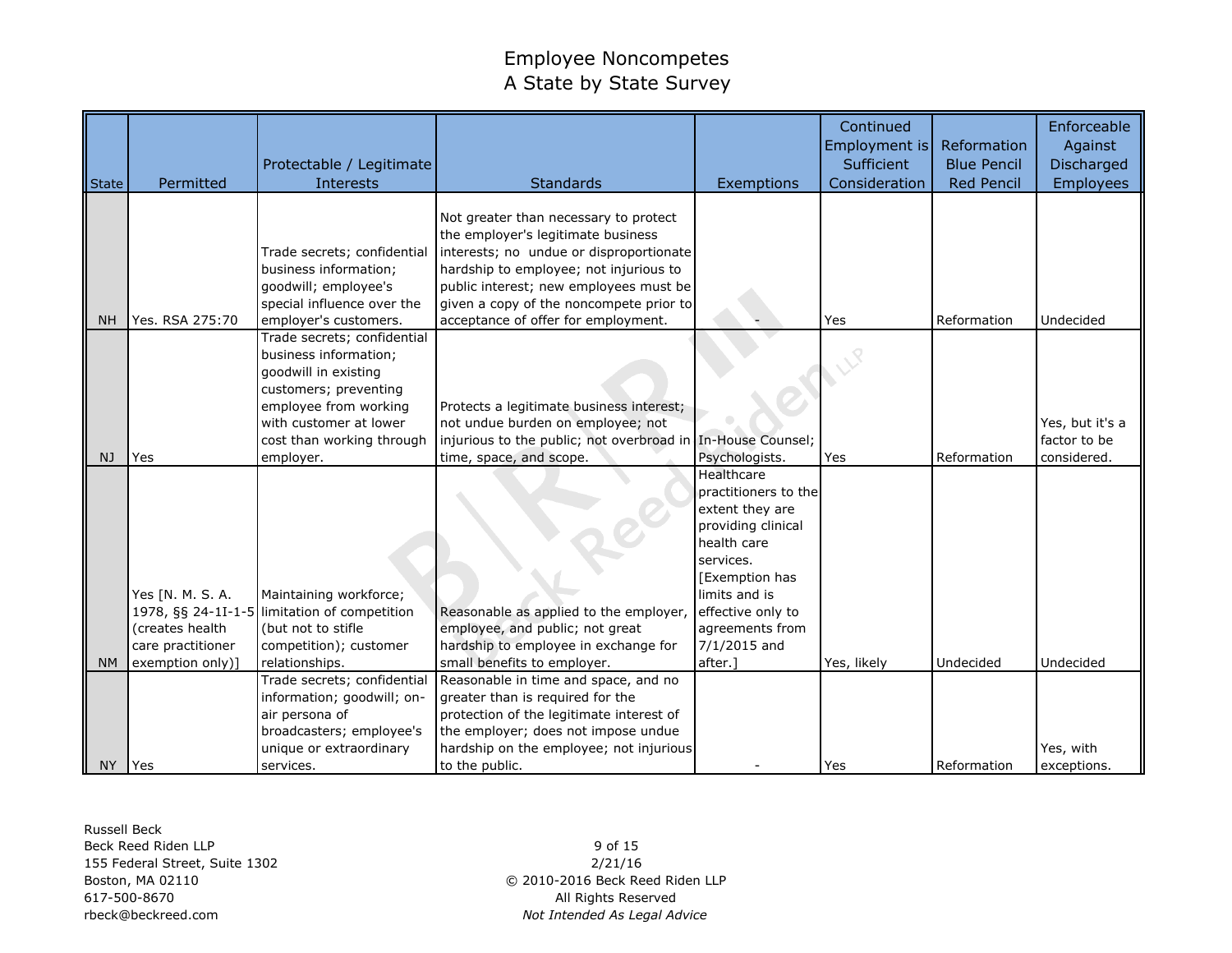|           |                             | Protectable / Legitimate    |                                                                   |                    | Continued<br>Employment is<br>Sufficient | Reformation<br><b>Blue Pencil</b> | Enforceable<br>Against<br>Discharged |
|-----------|-----------------------------|-----------------------------|-------------------------------------------------------------------|--------------------|------------------------------------------|-----------------------------------|--------------------------------------|
| State     | Permitted                   | Interests                   | <b>Standards</b>                                                  | Exemptions         | Consideration                            | <b>Red Pencil</b>                 | <b>Employees</b>                     |
|           |                             |                             | In writing; part of an employment                                 |                    |                                          |                                   |                                      |
|           | Yes. N.C. Gen.              |                             | contract; reasonably necessary to                                 |                    |                                          |                                   |                                      |
|           | Stat. sec. 75-4; 21         | Trade secrets; confidential | protect legitimate business interest;                             | Possible limits on |                                          |                                   |                                      |
|           | N.C. Admin. Code            | business information;       | reasonable in time and space; not                                 | use with           |                                          |                                   |                                      |
| <b>NC</b> | $\frac{1}{2}$ 29.0502(e)(5) | goodwill.                   | against public policy.                                            | locksmiths.        | <b>No</b>                                | <b>Blue Pencil</b>                | Yes, likely.                         |
|           | No. N.D. Cent.              |                             |                                                                   |                    |                                          |                                   |                                      |
| ND.       | Code § 9-08-06              |                             | Not greater than necessary to protect                             |                    |                                          |                                   |                                      |
|           |                             |                             | the employer's legitimate business                                |                    |                                          |                                   |                                      |
|           |                             |                             | interests; no undue hardship to                                   |                    |                                          |                                   |                                      |
|           |                             |                             | employee; not injurious to public.                                |                    |                                          |                                   |                                      |
|           |                             |                             | interest. Considerations: absence or                              |                    |                                          |                                   |                                      |
|           |                             |                             | presence of limitations as to time and                            |                    |                                          |                                   |                                      |
|           |                             |                             | space; whether employee is sole                                   |                    |                                          |                                   |                                      |
|           |                             |                             | contact with customer; employee's                                 |                    |                                          |                                   |                                      |
|           |                             |                             | possession of trade secrets or                                    |                    |                                          |                                   |                                      |
|           |                             |                             | confidential information; purpose of                              |                    |                                          |                                   |                                      |
|           |                             |                             | restriction (elimination of unfair                                |                    |                                          |                                   |                                      |
|           |                             |                             | competition vs. ordinary competition                              |                    |                                          |                                   |                                      |
|           |                             |                             | and whether seeks to stifle employee's                            |                    |                                          |                                   |                                      |
|           |                             |                             | inherent skill and experience);                                   |                    |                                          |                                   |                                      |
|           |                             |                             | proportionality of benefit to employer                            |                    |                                          |                                   |                                      |
|           |                             | Trade secrets; confidential | as compared to the detriment to the                               |                    |                                          |                                   |                                      |
|           |                             | information; customer       | employee; other means of support for                              |                    |                                          |                                   |                                      |
|           |                             |                             | relationships; prevention of employee; when employee's talent was |                    |                                          |                                   |                                      |
|           |                             | the use of proprietary      | developed; whether forbidden                                      |                    |                                          |                                   |                                      |
|           |                             | customer information to     | employment is merely incidental to the                            |                    |                                          |                                   |                                      |
| OH        | <b>Yes</b>                  | solicit customers.          | main employment.                                                  |                    | Yes                                      | Reformation                       | Yes                                  |
|           | No. OK Stat. § 15-          |                             |                                                                   |                    |                                          |                                   |                                      |
| OK        | 219A                        |                             |                                                                   |                    |                                          |                                   |                                      |

Russell Beck Beck Reed Riden LLP 155 Federal Street, Suite 1302 Boston, MA 02110 617-500-8670 rbeck@beckreed.com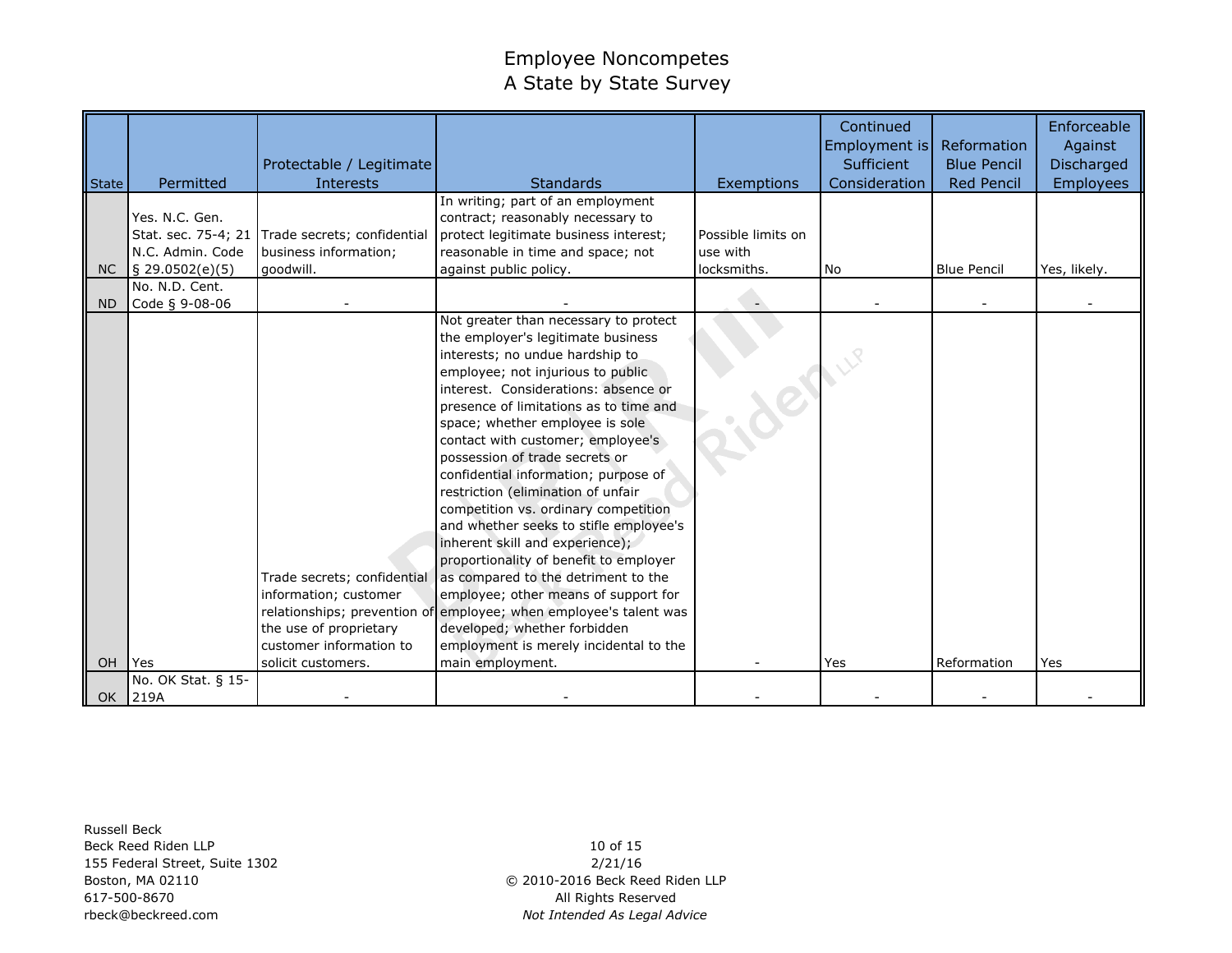|              |                     | Protectable / Legitimate                                                                                                           |                                                                                                                                                                                                                                                                                                                                                                    |            | Continued<br>Employment is<br>Sufficient | Reformation<br><b>Blue Pencil</b>                                                                                     | Enforceable<br>Against<br>Discharged           |
|--------------|---------------------|------------------------------------------------------------------------------------------------------------------------------------|--------------------------------------------------------------------------------------------------------------------------------------------------------------------------------------------------------------------------------------------------------------------------------------------------------------------------------------------------------------------|------------|------------------------------------------|-----------------------------------------------------------------------------------------------------------------------|------------------------------------------------|
| <b>State</b> | Permitted           | <b>Interests</b>                                                                                                                   | <b>Standards</b>                                                                                                                                                                                                                                                                                                                                                   | Exemptions | Consideration                            | <b>Red Pencil</b>                                                                                                     | <b>Employees</b>                               |
|              |                     | Trade secrets; confidential<br>business or professional                                                                            | Noncompete provided at least two<br>weeks before employment or with bona<br>fide advancement; employee meets<br>minimum compensation threshold;<br>restricted in time or space; application<br>of restriction should afford only a fair<br>protection of the employer's interests;<br>must not interfere with public interest.<br>Currently, noncompetes may be no |            |                                          |                                                                                                                       |                                                |
|              |                     | information; investment in                                                                                                         | longer than two years, but starting                                                                                                                                                                                                                                                                                                                                |            |                                          |                                                                                                                       |                                                |
|              |                     | certain on-air                                                                                                                     | 1/1/2016, noncompetes will be limited                                                                                                                                                                                                                                                                                                                              |            |                                          |                                                                                                                       |                                                |
|              | Yes. Or. Rev. Stat. | broadcasters; customer                                                                                                             | to 18 months. [Qualifying garden leave                                                                                                                                                                                                                                                                                                                             |            |                                          |                                                                                                                       |                                                |
| <b>OR</b>    | § 653.295           | contacts and goodwill.                                                                                                             | clauses are enforceable.                                                                                                                                                                                                                                                                                                                                           |            | <b>No</b>                                | Reformation                                                                                                           | Undecided                                      |
| PA           | Yes                 | Trade secrets; confidential<br>information; goodwill;<br>investment in specialized<br>training; unique or<br>extraordinary skills. | Ancillary to employment relation or<br>other transaction; reasonably<br>necessary to protect the employer's<br>legitimate interests; reasonable in time<br>and space.                                                                                                                                                                                              |            | N <sub>o</sub>                           | Reformation                                                                                                           | Yes, but it's a<br>factor to be<br>considered. |
| RI           | Yes                 | Trade secrets; confidential<br>information; customer<br>lists; goodwill; special<br>training or skills.                            | Reasonable in light of protectable<br>interests.                                                                                                                                                                                                                                                                                                                   |            | Undecided, but<br>likely                 | Blue Pencil, but<br>may allow<br>Reformation                                                                          | Undecided                                      |
| <b>SC</b>    | l Yes               | Business and customer<br>contacts; existing<br>deduction accounts.                                                                 | Necessary to protect legitimate<br>business interest; reasonably limited in<br>time and space; not unduly harsh and<br>oppressive to employee's efforts to<br>employees; existing payroll earn a living; reasonable from<br>standpoint of public policy.                                                                                                           |            | <b>No</b>                                | Red Pencil,<br>likely. (SC S.Ct<br>rejected blue<br>pencil doctrine<br>by name, but<br>case involved<br>reformation.) | Undecided                                      |

Russell Beck Beck Reed Riden LLP 155 Federal Street, Suite 1302 Boston, MA 02110 617-500-8670 rbeck@beckreed.com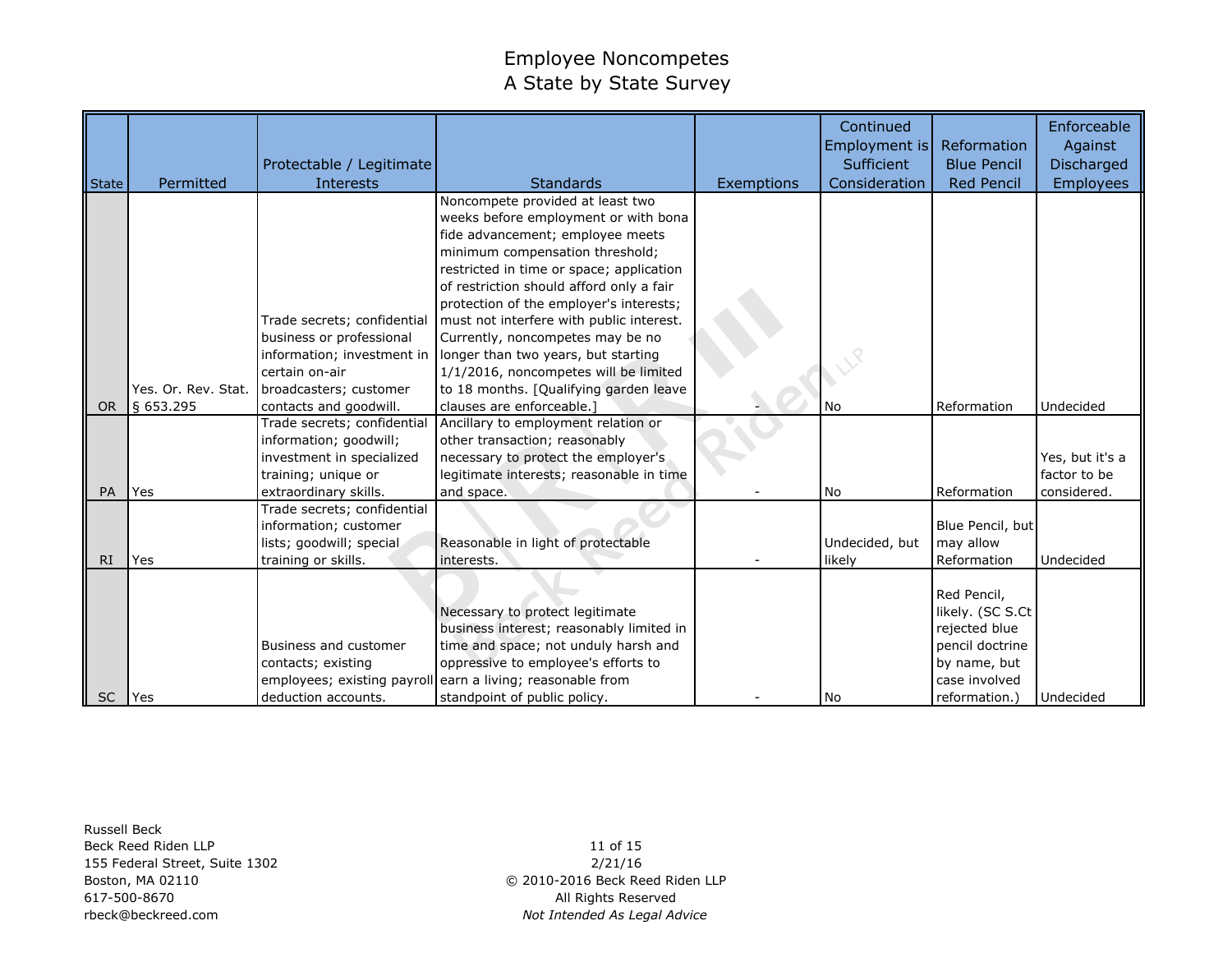|                 |                    |                             |                                         |                 | Continued<br>Employment is | Reformation        | Enforceable<br>Against |
|-----------------|--------------------|-----------------------------|-----------------------------------------|-----------------|----------------------------|--------------------|------------------------|
|                 |                    | Protectable / Legitimate    |                                         |                 | Sufficient                 | <b>Blue Pencil</b> | <b>Discharged</b>      |
| State           | Permitted          | <b>Interests</b>            | <b>Standards</b>                        | Exemptions      | Consideration              | <b>Red Pencil</b>  | <b>Employees</b>       |
|                 |                    |                             | Restriction is in the same business or  |                 |                            |                    |                        |
|                 |                    |                             | profession as that carried on by        |                 |                            |                    |                        |
|                 |                    |                             | employer and does not exceed two        |                 |                            |                    |                        |
|                 |                    |                             | years and in a specified geographic     |                 |                            |                    |                        |
|                 | Yes. S.D. Codified | Trade secrets; protection   | area; reasonableness in time, space,    |                 |                            |                    | Yes, but it's a        |
|                 | Laws sec. 53-9-8,  | from unfair competition;    | and scope is a factor only in certain   |                 |                            | Reformation,       | factor to be           |
| SD <sub>1</sub> | et seq.            | existing customers.         | circumstances.                          |                 | Yes                        | likely.            | considered.            |
|                 |                    | Trade secrets; confidential |                                         |                 |                            |                    |                        |
|                 |                    | information; retention of   | Restriction must be reasonable in time  |                 | Yes (if                    |                    |                        |
|                 |                    | existing customers;         | and space and necessary to protect      |                 | employment                 |                    |                        |
|                 |                    | investment in training or   | legitimate interest; public interest no | Physicians (in  | continued for              |                    | Yes, but it's a        |
|                 |                    | enhancing the employee's    | adversely affected; no undue hardship   | certain         | appreciably long           |                    | factor to be           |
| <b>TN</b>       | Yes                | skill and experience.       | to the employee.                        | circumstances). | period)                    | Reformation        | considered.            |
|                 |                    |                             | Ancillary to an otherwise enforceable   |                 |                            |                    |                        |
|                 |                    |                             | agreement; reasonable in time, space,   |                 |                            |                    |                        |
|                 |                    |                             | and scope; does not impose a greater    |                 |                            |                    |                        |
|                 |                    |                             | restraint than necessary to protect     |                 |                            |                    |                        |
|                 |                    |                             | legitimate business interest. *In       |                 |                            |                    |                        |
|                 |                    |                             | December 2011, the Texas Supreme        |                 |                            |                    |                        |
|                 |                    |                             | Court withdrew its June 2011 landmark   |                 |                            |                    |                        |
|                 |                    |                             | decision, but still eliminated the      |                 |                            |                    |                        |
|                 |                    |                             | requirement that the consideration      |                 |                            |                    |                        |
|                 |                    |                             | given by the employer in exchange for   |                 |                            |                    |                        |
|                 |                    |                             | the noncompete must give rise to the    |                 |                            |                    |                        |
|                 |                    | Trade secrets; confidential | interest protected by the noncompete,   |                 |                            |                    |                        |
|                 |                    | or proprietary information; | and held that the consideration for the |                 |                            |                    |                        |
|                 | Yes. Tex. Bus. &   | goodwill; special training  | noncompete agreement must be            | Physicians (in  |                            |                    |                        |
|                 | Com. Code §§       | or knowledge acquired       | reasonably related to the company's     | certain         |                            | Reformation        |                        |
| TX              | 15.50 - . 52       | during employment.          | interest sought to be protected.        | circumstances). | <b>No</b>                  | (mandatory)        | Yes                    |

Russell Beck Beck Reed Riden LLP 155 Federal Street, Suite 1302 Boston, MA 02110 617-500-8670 rbeck@beckreed.com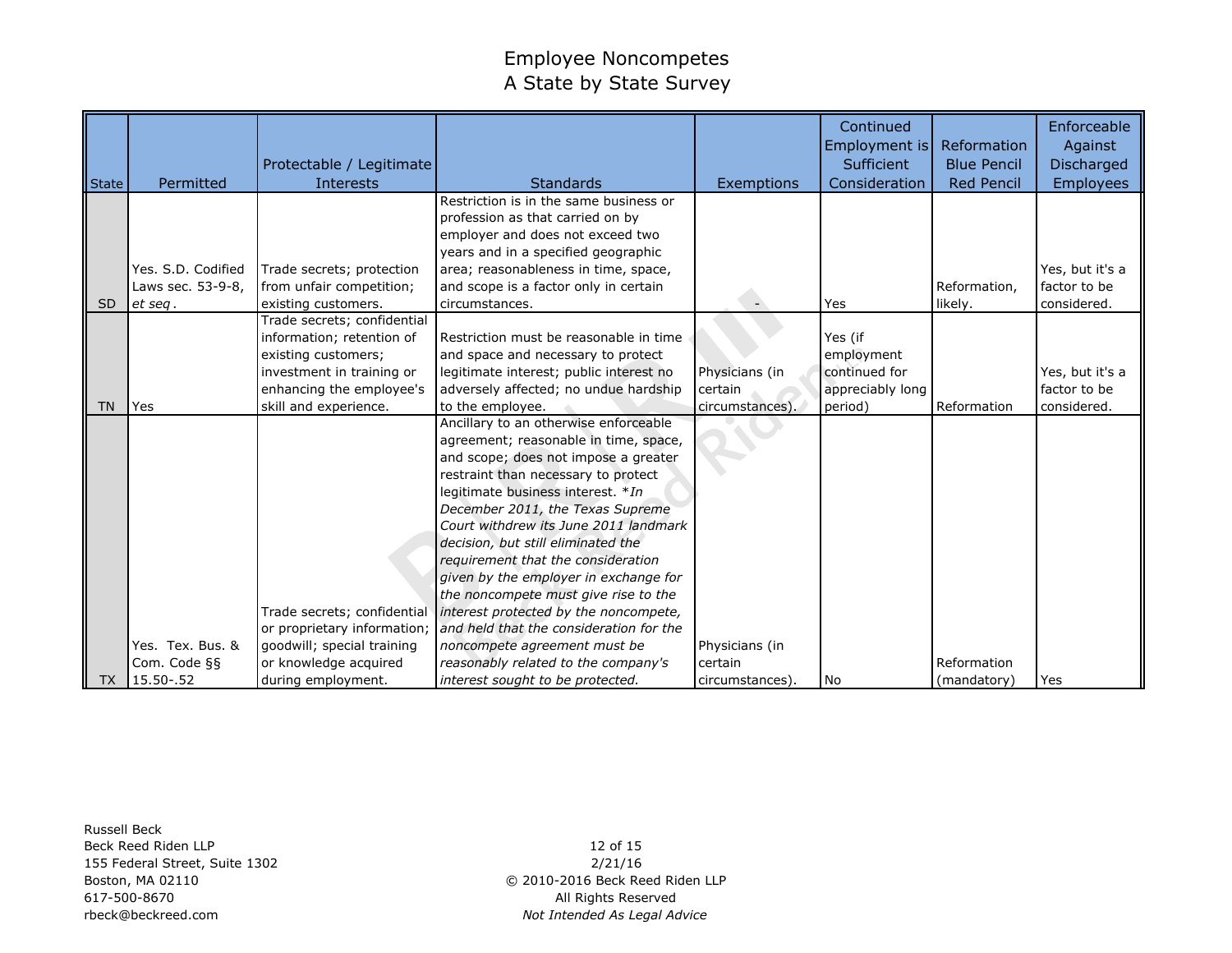| State     | Permitted    | Protectable / Legitimate<br><b>Interests</b>          | Standards                                                                          | Exemptions          | Continued<br>Employment is<br>Sufficient<br>Consideration | Reformation<br><b>Blue Pencil</b><br><b>Red Pencil</b> | Enforceable<br>Against<br>Discharged<br><b>Employees</b> |
|-----------|--------------|-------------------------------------------------------|------------------------------------------------------------------------------------|---------------------|-----------------------------------------------------------|--------------------------------------------------------|----------------------------------------------------------|
|           |              |                                                       |                                                                                    |                     |                                                           |                                                        |                                                          |
|           |              |                                                       |                                                                                    |                     |                                                           |                                                        |                                                          |
|           |              |                                                       | No bad faith in the negotiations;                                                  |                     |                                                           |                                                        |                                                          |
|           |              |                                                       | necessary to protect legitimate                                                    |                     |                                                           |                                                        |                                                          |
|           |              | Trade secrets; goodwill;                              | business interest; reasonable in time,                                             |                     |                                                           |                                                        |                                                          |
| UT        | Yes          | extraordinary investment<br>in training or education. | space, and scope; consideration of<br>hardship.                                    |                     | Yes $\heartsuit$                                          | Undecided                                              | Yes                                                      |
|           |              | Proprietary confidential                              | Necessary to protect legitimate                                                    |                     |                                                           |                                                        |                                                          |
|           |              | information; goodwill;                                | business interest; not unnecessarily                                               |                     |                                                           | No, but                                                |                                                          |
|           |              | relationships with                                    | restrictive to employee; limited in time, Beauticians and                          |                     |                                                           | possibly if                                            |                                                          |
|           |              | customers; investments in                             | space, and/or industry; not contrary to                                            | Cosmetologists      |                                                           | contract                                               |                                                          |
| VT        | Yes          | special training.                                     | public policy.                                                                     | (by their school)   | Yes                                                       | provides.                                              | Undecided.                                               |
|           |              |                                                       |                                                                                    |                     |                                                           | Red Pencil, but                                        |                                                          |
|           |              |                                                       |                                                                                    |                     |                                                           | severable                                              |                                                          |
|           |              | Trade secrets; confidential                           | Narrowly drawn to protect the                                                      |                     |                                                           | portions can be<br>enforced if                         |                                                          |
|           |              | information; knowledge of<br>methods of operation;    | employer's legitimate business interest<br>(reasonable in time, space, and scope); |                     |                                                           | remaining                                              |                                                          |
|           |              | protection from                                       | not unduly burdensome on the                                                       |                     |                                                           | restrictions are                                       |                                                          |
|           |              | detrimental competition;                              | employee's ability to earn a living; not                                           |                     |                                                           | otherwise                                              |                                                          |
| VA        | Yes          | customer contacts.                                    | against public policy.                                                             |                     | Yes                                                       | enforceable.                                           | Yes                                                      |
|           |              |                                                       | Restriction is necessary to protect                                                |                     |                                                           |                                                        |                                                          |
|           |              |                                                       | employer's business or goodwill;                                                   |                     |                                                           |                                                        |                                                          |
|           |              |                                                       | restriction is no greater than                                                     |                     |                                                           |                                                        |                                                          |
|           |              |                                                       | reasonably necessary to secure                                                     |                     |                                                           |                                                        |                                                          |
|           |              |                                                       | employer's business or goodwill;<br>reasonable in time and space; injury to        | <b>Broadcasters</b> |                                                           |                                                        |                                                          |
|           |              | Customer information and                              | public does not outweigh benefit to                                                | (under certain      |                                                           |                                                        |                                                          |
| <b>WA</b> | <b>l</b> Yes | contacts; goodwill.                                   | employer.                                                                          | circumstances)      | l No                                                      | Reformation                                            | Yes, likely.                                             |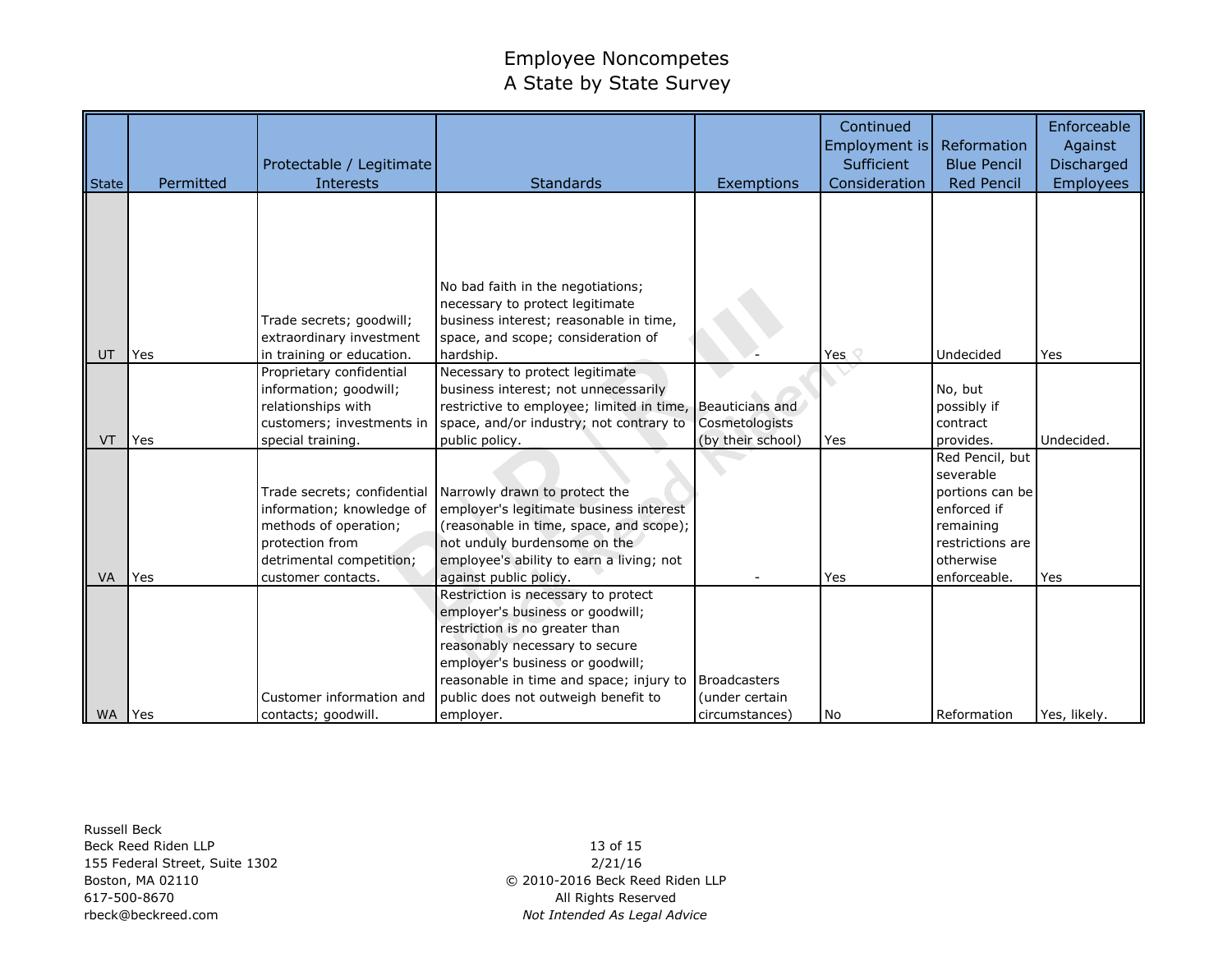|            |                                   | Protectable / Legitimate                                                                                       |                                                                                                                                                                                                                                                                                                                                     |            | Continued<br>Employment is<br><b>Sufficient</b> | Reformation<br><b>Blue Pencil</b>                                                                             | Enforceable<br>Against<br>Discharged |
|------------|-----------------------------------|----------------------------------------------------------------------------------------------------------------|-------------------------------------------------------------------------------------------------------------------------------------------------------------------------------------------------------------------------------------------------------------------------------------------------------------------------------------|------------|-------------------------------------------------|---------------------------------------------------------------------------------------------------------------|--------------------------------------|
| State      | Permitted                         | <b>Interests</b>                                                                                               | <b>Standards</b>                                                                                                                                                                                                                                                                                                                    | Exemptions | Consideration                                   | <b>Red Pencil</b>                                                                                             | <b>Employees</b>                     |
| <b>WV</b>  |                                   | Trade secrets; confidential<br>or unique information;<br>customer lists; direct<br>investment in employee's    | Ancillary to a lawful contract; not<br>greater than reasonably necessary to<br>protect legitimate business interest;<br>reasonable in time and space; no<br>undue hardship on employee; not                                                                                                                                         |            | <b>No</b>                                       | Reformation                                                                                                   | Undecided                            |
|            | Yes                               | skills; goodwill.                                                                                              | injurious to public.                                                                                                                                                                                                                                                                                                                |            |                                                 |                                                                                                               |                                      |
| <b>IWI</b> | Yes. Wis. Stat.<br>Ann. § 103.465 | Trade secrets; confidential<br>business information;<br>customer relationships.                                | Necessary to protect legitimate<br>business interest; reasonable in time<br>and space; not harsh or oppressive to<br>the employee; not contrary to public<br>policy.                                                                                                                                                                |            | Yes                                             | Red pencil.<br>But, courts<br>(and<br>legislature)<br>may be moving<br>toward a more<br>tolerant<br>approach. | Undecided                            |
| <b>WY</b>  | Yes                               | Trade secrets; confidential<br>information; special<br>customers to the extent<br>gained during<br>employment. | Restraint must be ancillary to otherwise<br>valid agreement and fair; no greater<br>than necessary to protect legitimate<br>business interests; reasonable in time<br>influence of employee over and space; no undue hardship on<br>employee; employer's need outweighs<br>harm to employee and public; not<br>injurious to public. |            | <b>No</b>                                       | Reformation                                                                                                   | Yes, likely.                         |

Russell Beck Beck Reed Riden LLP 155 Federal Street, Suite 1302 Boston, MA 02110 617-500-8670 rbeck@beckreed.com